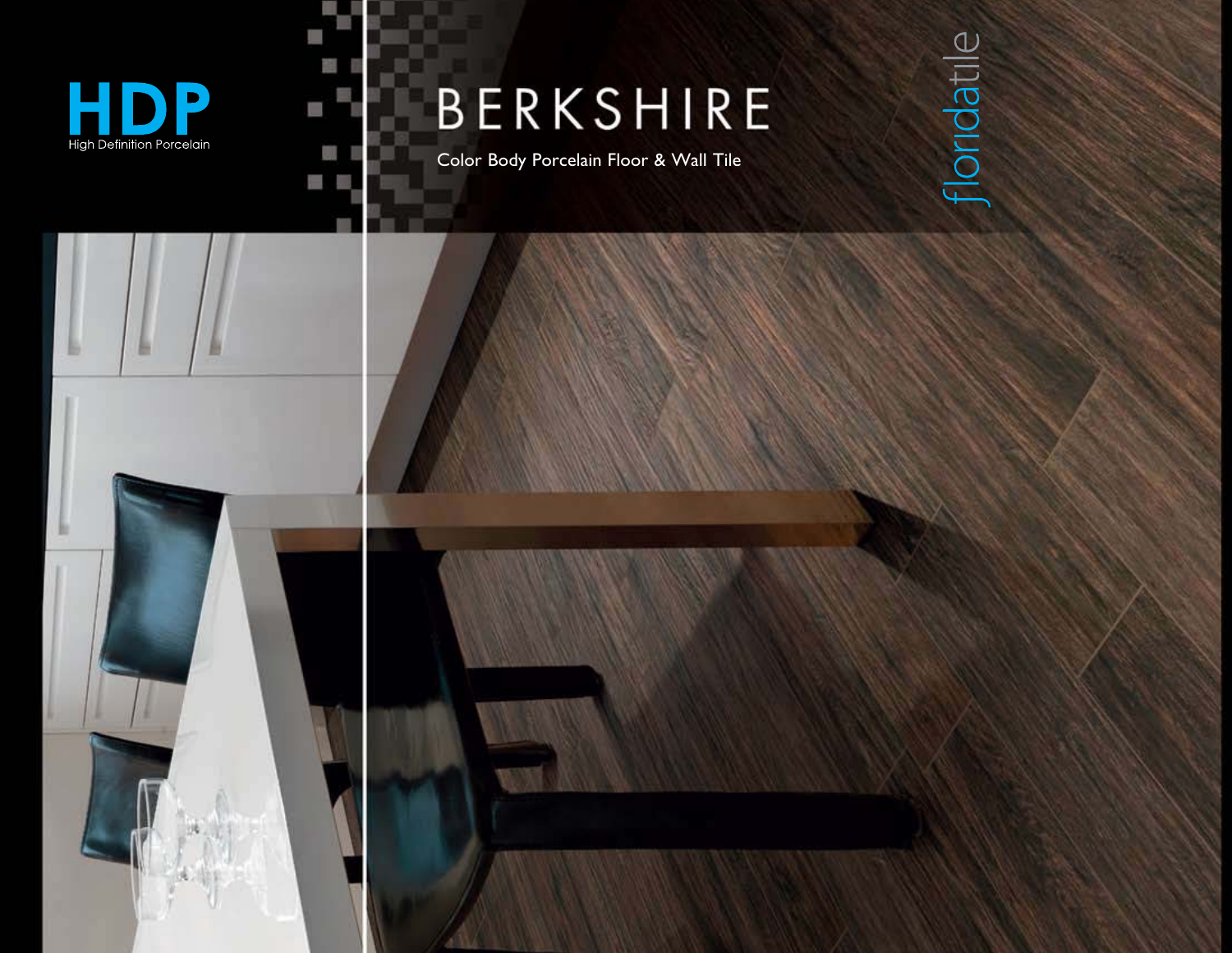# HDP HIGH DEFINITION PORCELAIN **NIAIUUNO NOILINIA HOI AQIAIUUNO NOILINIA HOI**

### **BY** floridatil

Berkshire<sup>HDP</sup> by Florida Tile is another beautiful series to bear the HDP symbol of High Definition Porcelain. Created to signify printing. Like the technology that changed the television industry, High Definition Porcelain brings you the most realistic image printing. Like the technology that changed the television industry, High Definition Porcelain brings you the most realistic image Berkshire<sup>ror</sup> by Florida Tile is another beautiful series to bear the HDP symbol of High Definition Porcelain. Created to signify a revolutionary new product category, HDP utilizes the most technically advanced glazing system in the industry today, digital a revolutionary new product category, HDP utilizes the most technically advanced glazing system in the industry today, digital possible, except it is on a tile. possible, except it is on a tile.

obvious that every piece looked the same. The Roto-color process was a huge step forward in the 1990s and allowed for a pattern obvious that every piece looked the same. The Roto-color process was a huge step forward in the 1990s and allowed for a pattern Much like the picture on your television screen, the graphics on tiles are made up of millions of small dots of color. The smaller and each set of silk screens produced only a single color pattern. Tile had to be rotated during installation or it was immediately Much like the picture on your television screen, the graphics on tiles are made up of millions of small dots of color. The smaller and each set of silk screens produced only a single color pattern. Tile had to be rotated during installation or it was immediately the dots, the higher the definition. In the 80s, most manufacturers used silk screens to apply glazes. The resolution was low the dots, the higher the definition. In the 80s, most manufacturers used silk screens to apply glazes. The resolution was low that would not be repeated for 20-30 tiles. that would not be repeated for 20-30 tiles.

Digital technology uses 500 injectors to print with greater variety and less repetition in the overall pattern. This process allows for Digital technology uses 500 injectors to print with greater variety and less repetition in the overall pattern. This process allows for a production pattern that is not repeated for 180 ft. This is 8 times the variation of a conventional Roto-color machine and a far pioneered in inkjet printers. This is a huge leap forward in both resolution and pattern variation, creating a porcelain tile that is pioneered in inkjet printers. This is a huge leap forward in both resolution and pattern variation, creating a porcelain tile that is better resolution. Today, with the advances in glazing technology, High Definition Porcelain utilizes a digital printing process a production pattern that is not repeated for 180 ft. This is 8 times the variation of a conventional Roto-color machine and better resolution. Today, with the advances in glazing technology, High Definition Porcelain utilizes a digital printing process virtually indistinguishable from real wood. virtually indistinguishable from real wood.

be made with the same process as the floor and wall tile. The digital process can also reproduce the look of rustic stones, marble be made with the same process as the floor and wall tile. The digital process can also reproduce the look of rustic stones, marble also allows for the creation of low relief patterns, hand made effects, fabric looks and mosaics. Trim shapes like the Bullnose can also allows for the creation of low relief patterns, hand made effects, fabric looks and mosaics. Trim shapes like the Bullnose can edges known as framing and the unglazed valleys that are often created with the Roto-color process. Digital printing technology edges known as framing and the unglazed valleys that are often created with the Roto-color process. Digital printing technology Digital printing is done without direct contact with the surface of the tile, the glaze is sprayed on. This removes the unprinted Digital printing is done without direct contact with the surface of the tile, the glaze is sprayed on. This removes the unprinted and even wood without the complexity of filling, honing or double pressing. and even wood without the complexity of filling, honing or double pressing.

While this concept is simple in theory, it has taken decades of painstaking work to bring the technology from the research and development laboratories to the production line. Continuing to be an innovator in the industry, Florida Tile is the first and development laboratories to the production line. Continuing to be an innovator in the industry, Florida Tile is the first While this concept is simple in theory, it has taken decades of painstaking work to bring the technology from the research manufacturer to bring this technology to the United States. manufacturer to bring this technology to the United States.

Another benefit that Florida Tile always strives for is the continual reduction of waste and reducing the environmental impact of Another benefit that Florida Tile always strives for is the continual reduction of waste and reducing the environmental impact of its manufacturing facility. Digital Printing is extremely low maintenance and incorporates an automated self cleaning system. The its manufacturing facility. Digital Printing is extremely low maintenance and incorporates an automated self cleaning system. The machine also recycles unused ink and produces no waste, creating a more efficient production process. machine also recycles unused ink and produces no waste, creating a more efficient production process

rugged and low maintenance tile that looks just like real wood. One look at the Berkshire<sup>HDP</sup> series and you will know immediately rugged and low maintenance tile that looks just like real wood. One look at the Berkshire<sup>tior</sup> series and you will know immediately While the look is what draws your eye, High Definition Porcelain products from Florida Tile combine the best of both worlds, a While the look is what draws your eye, High Definition Porcelain products from Florida Tile combine the best of both worlds, a that you have never seen anything so real in a manufactured product. High Definition Porcelain from Florida Tile. that you have never seen anything so real in a manufactured product. High Definition Porcelain from Florida Tile.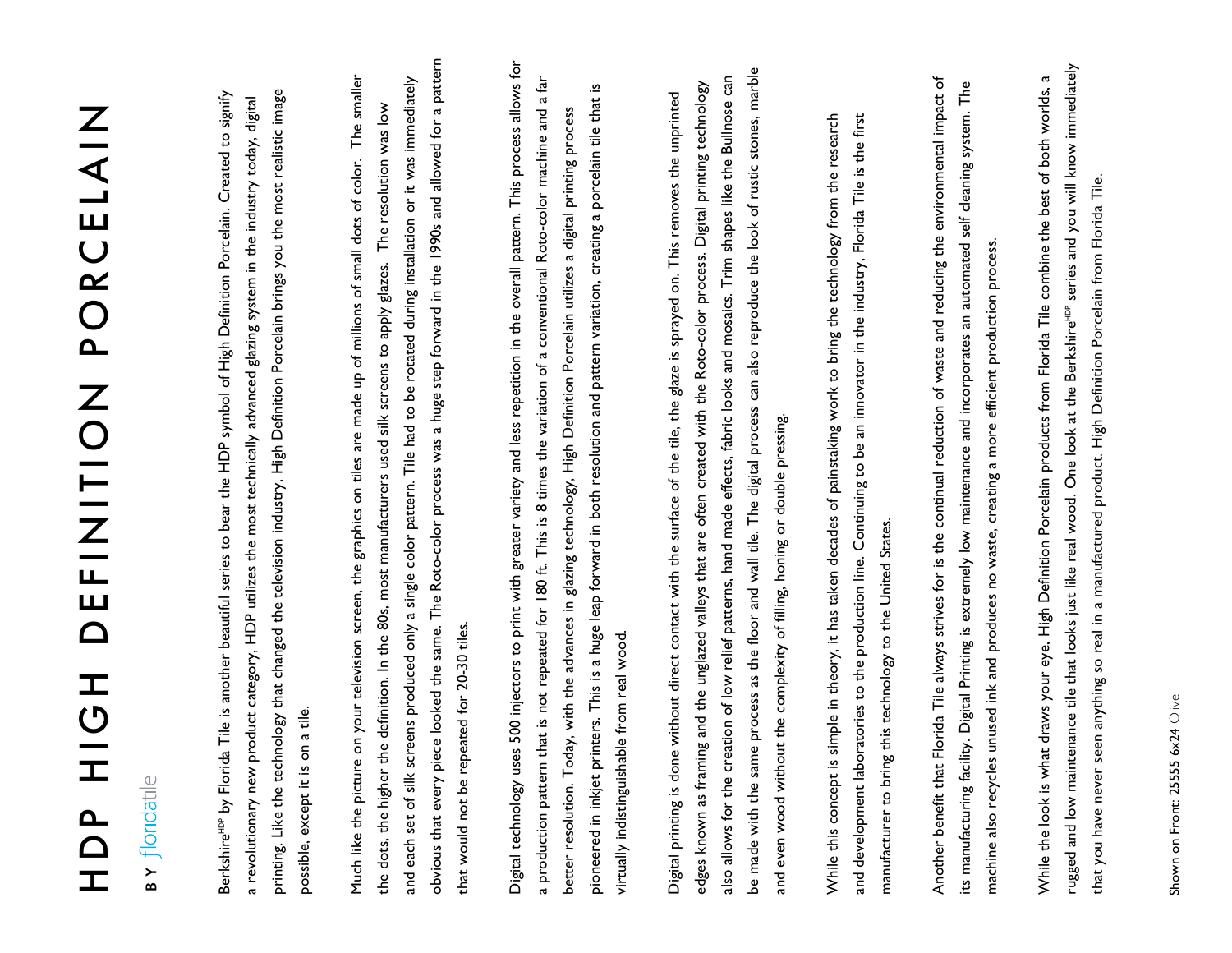

Shown: 25525 6x24 Oak

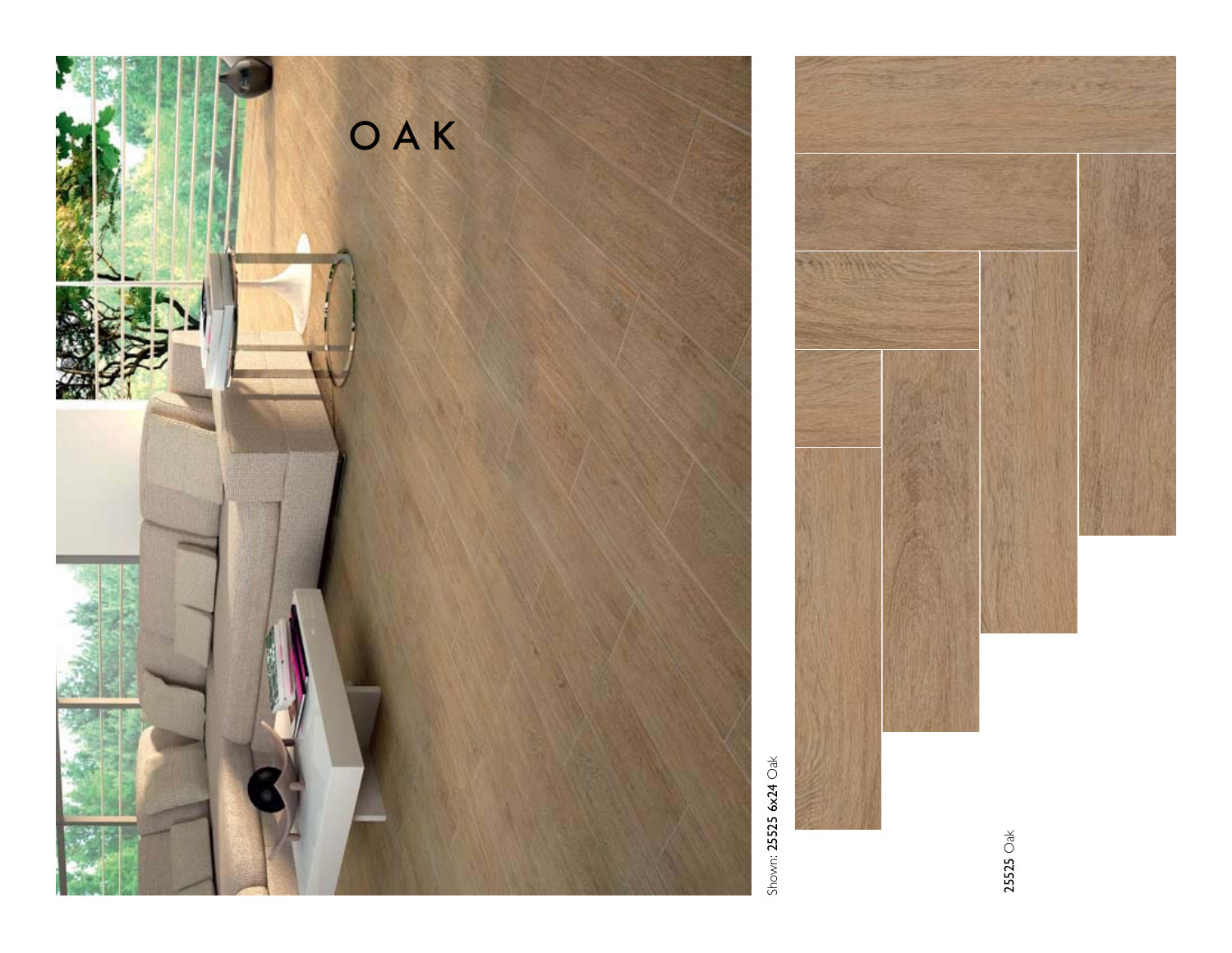

Shown: 25535 6x24 Hickory Shown: 25535 6x24 Hickory

25535 Hickory 25535 Hickory

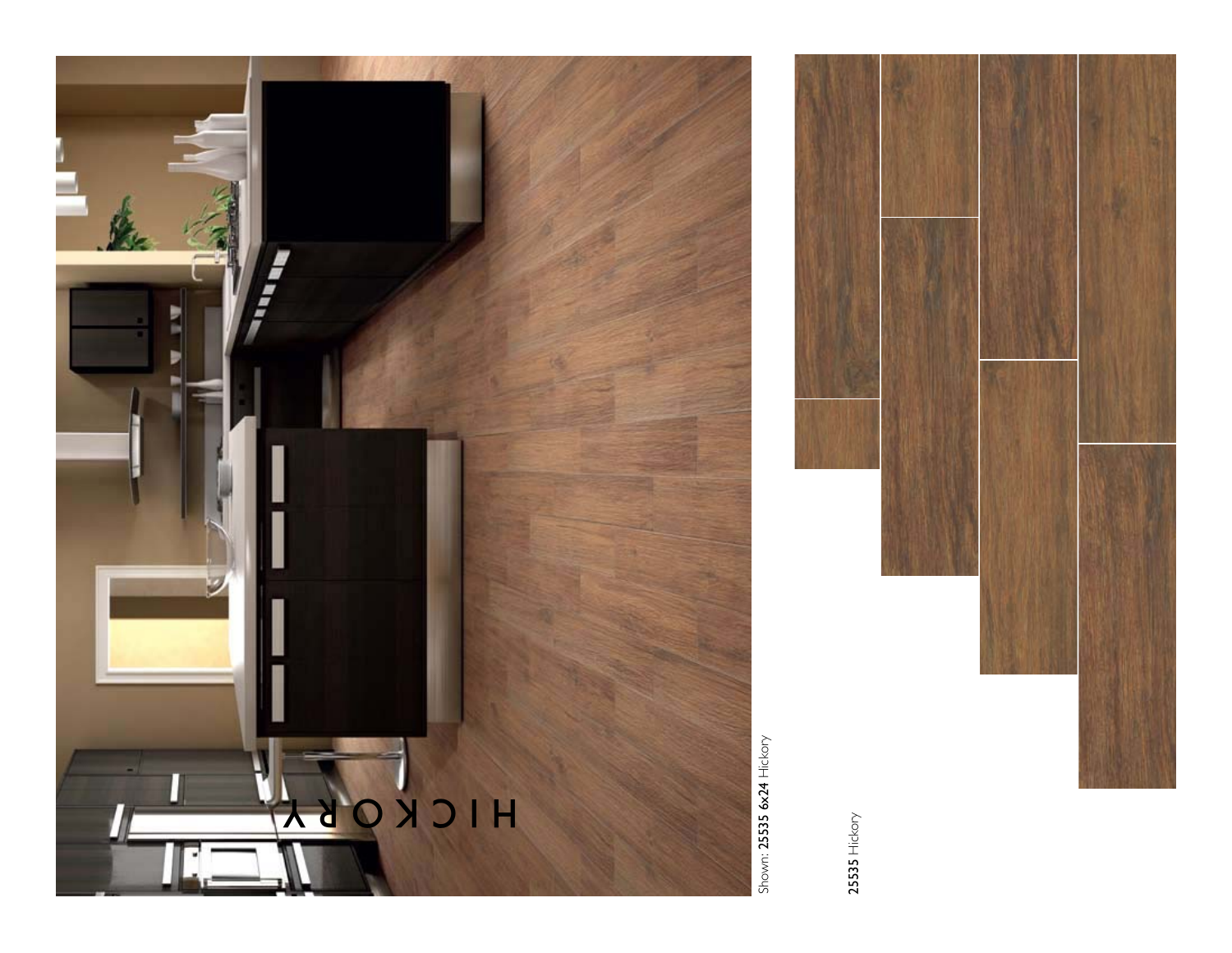

Shown: 25555 6x24 Olive

25555 Olive

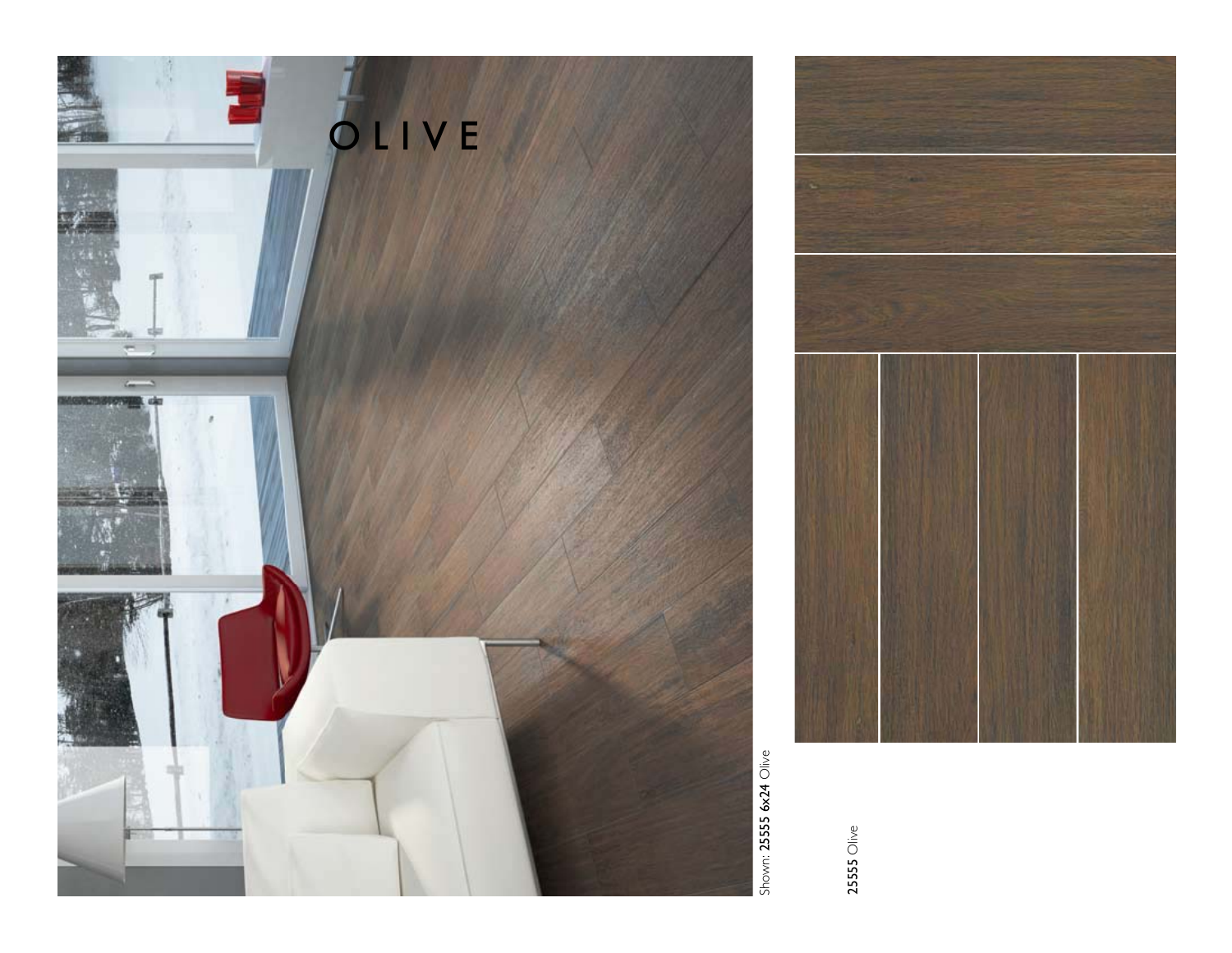

25585 Walnut

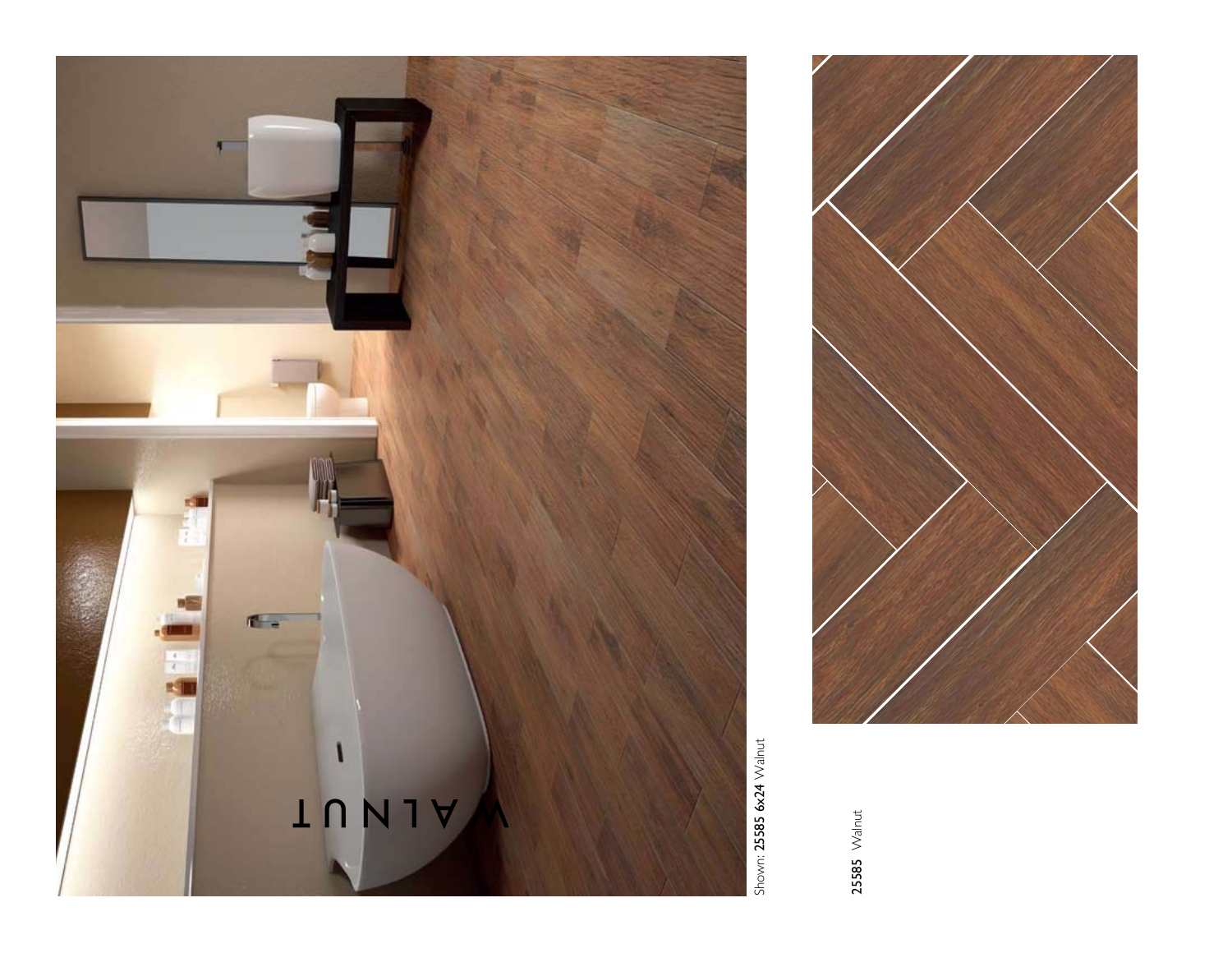

25595 6x24 Maple

25595 Maple 25595 Maple